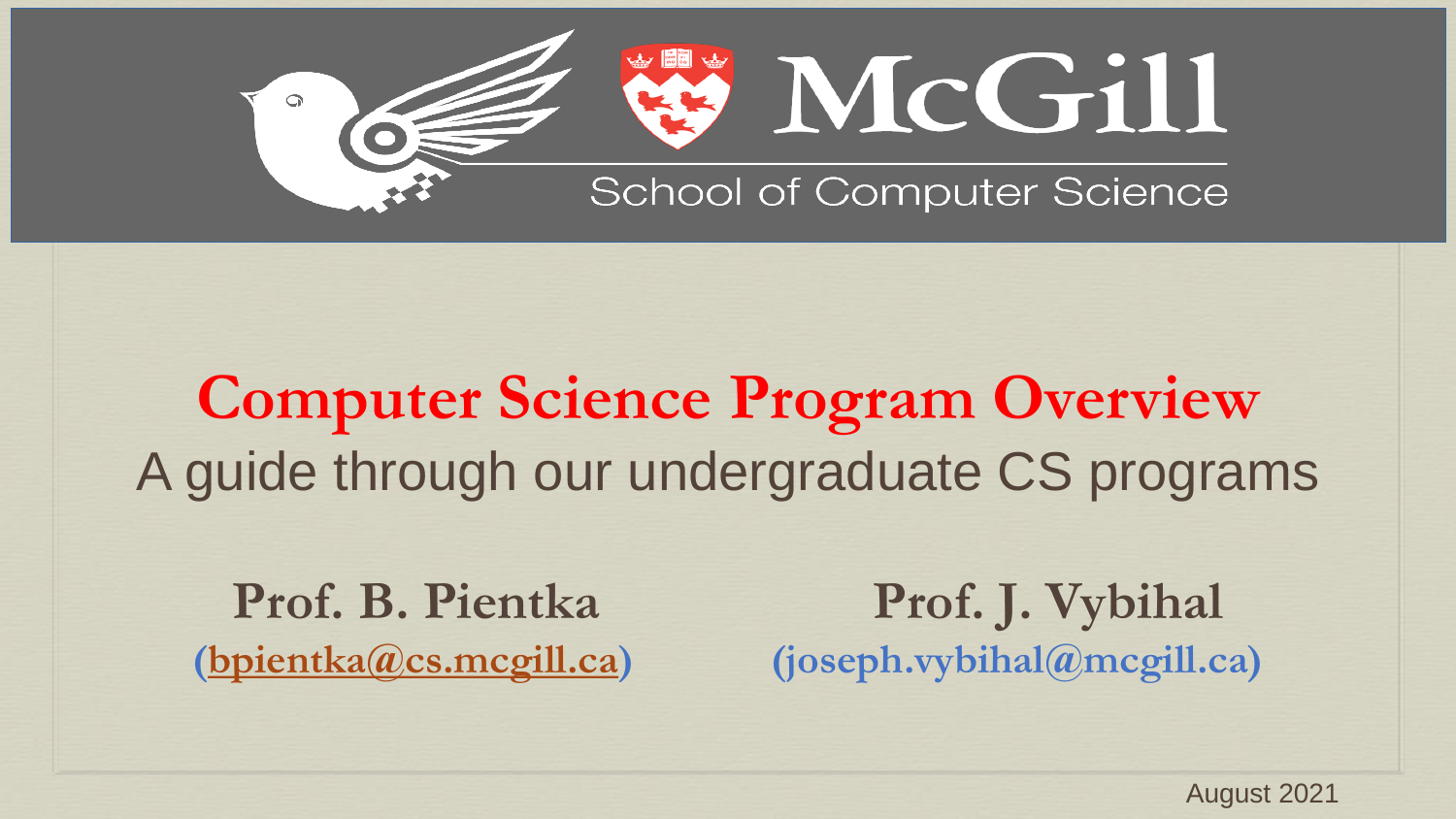# **CS Program Organization**

• A common set of **core courses** (for all majors, minors, joint programs), covering basic programming, algorithms and math

Core CS<sup>1</sup>

Elective

Elective

Complementary

Elective

- A set of **complementary courses**, which give flexibility to **specialize** (e.g. graphics, databases, AI, networks, ...)
- **Elective courses** can be taken in (almost) any department (e.g. general interest, or more CS courses)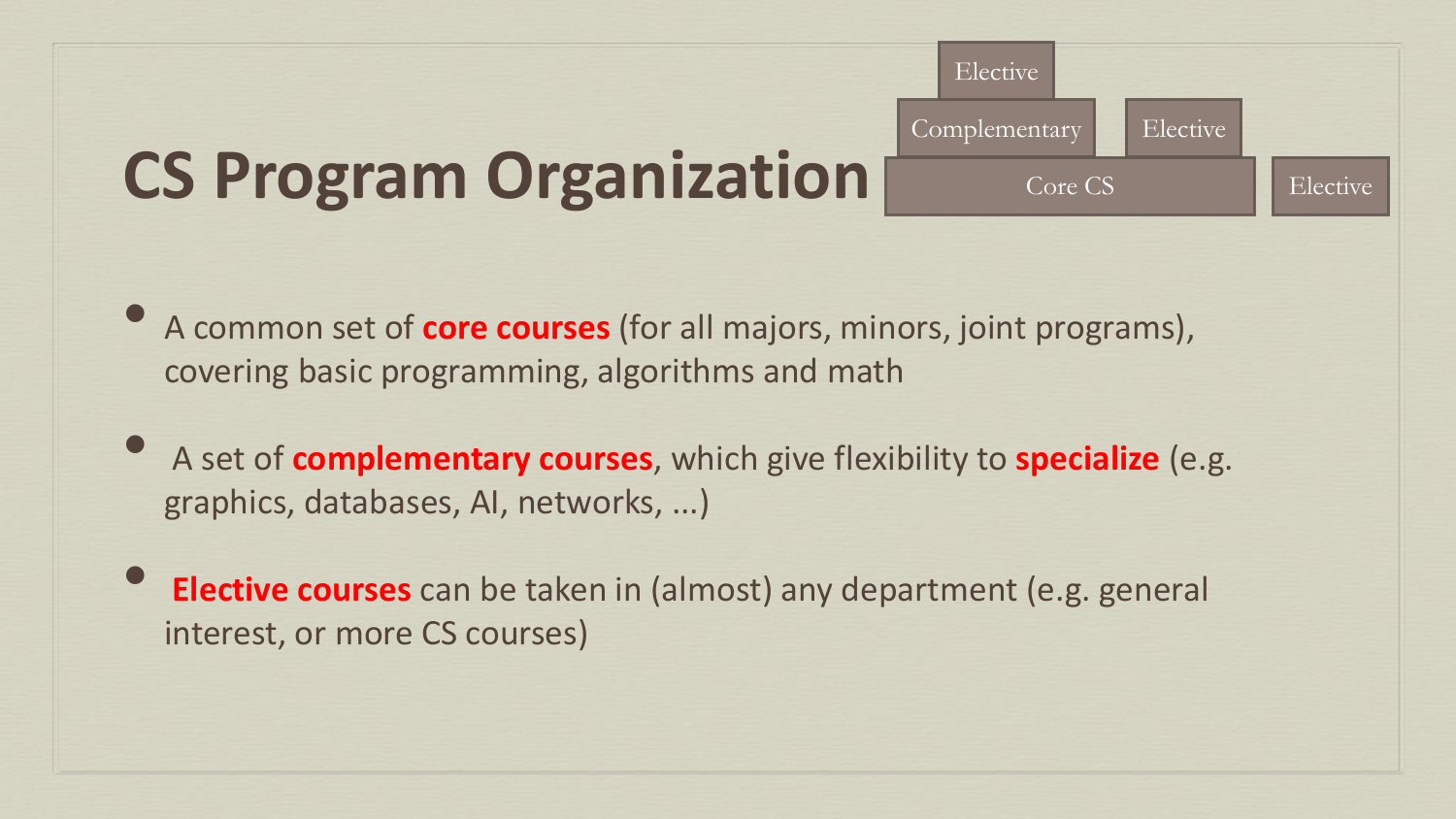#### **First CS Course**

• If you have programmed before, in any programming language, take COMP 250

- If you have never programmed before, take COMP 202 or COMP 204 or COMP 208
- If you are unsure, talk to Prof. D. Becerra [david.becerra@mcgill.ca](mailto:david.becerra@mcgill.ca)
- COMP 202 cannot be taken for credit with or after COMP 250. (It does NOT make sense to take them at the same time ) (and you cannot get credit for both if you do it)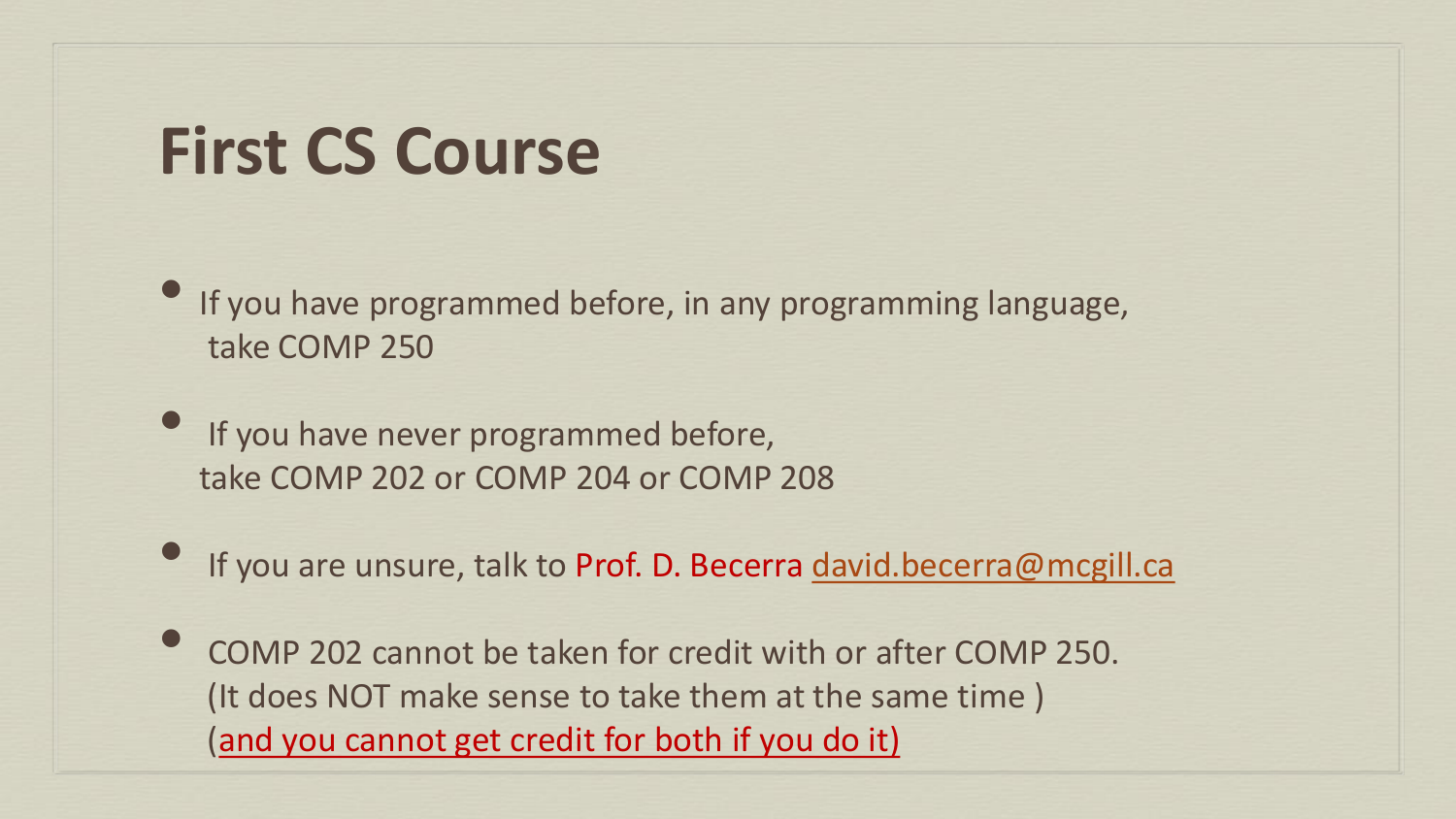#### **Note**

- If a student received IB or AP credits for Comp 202, additional complementary credits will be required for some programs.
- More specifically, in the Joint MATH (Stats) & CS program:
	- If the student is exempt from COMP 202 (or received IB/AP credits), they will need additional complementary credits.
	- If you are not sure, they should contact their Faculty.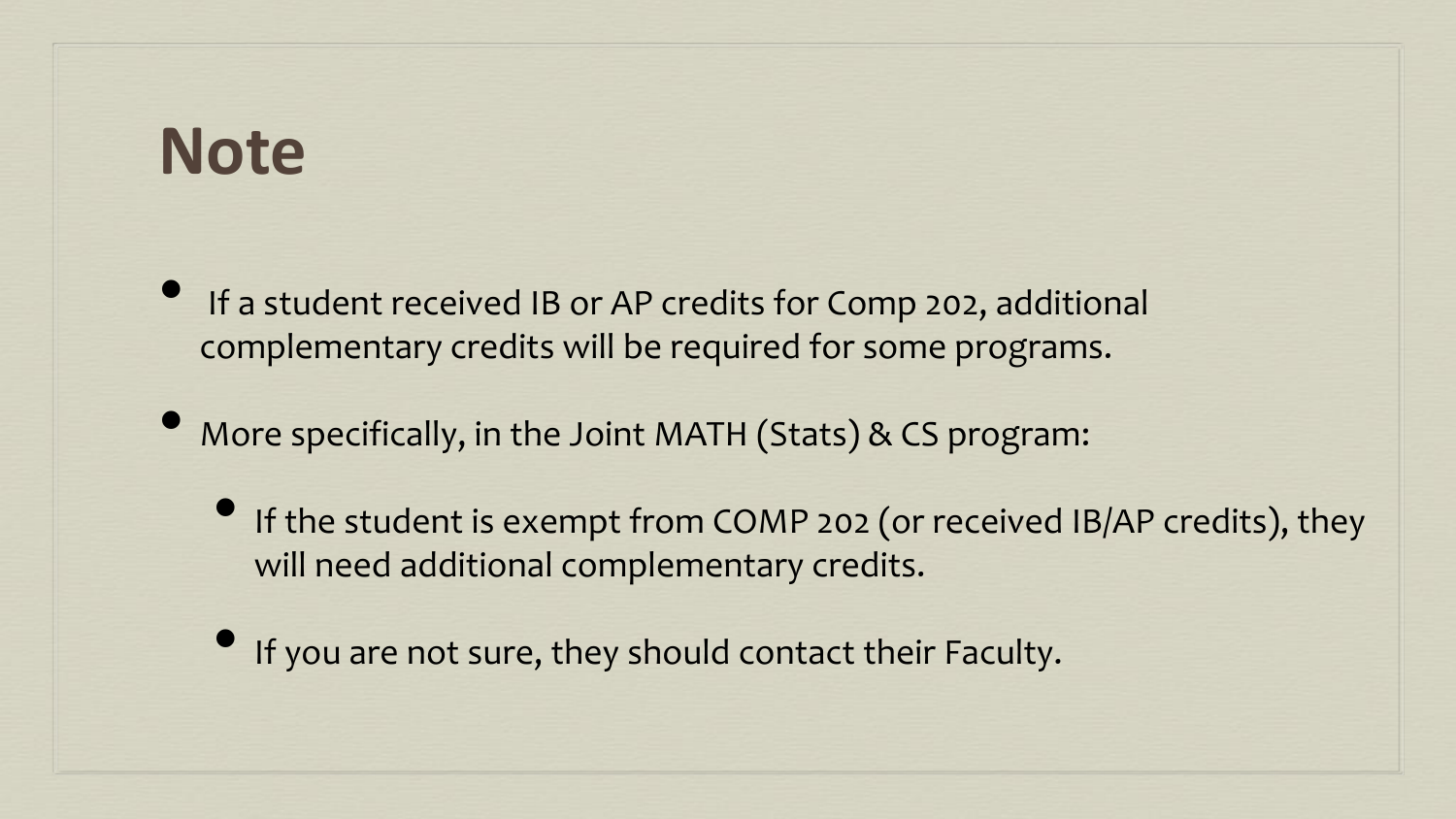# **COMP 202 / 204 / 208 Which one is the right one for me?**

- All of them are roughly covering the same material using **Python**
- **COMP 202**: can be taken by **any student** at McGill and only requires CEGEP level (or grade 12 level) math background. Students doing a B.Sc. can take it as a Complementary course in the Freshman Science Program.
- **COMP 204**: can be taken by students who have a background in **life sciences**; has BIOL 112 as a prerequisite; be comfortable with basics of cell biology and genetics
- **COMP 208** : part of several B.Eng. and some B.Sc. programs in the **physical sciences**; requires CEGEP level background in math; has Calculus 2 (MATH 141) as a prerequisite and Linear Algebra and Geometry (MATH 133) as a co-requisite.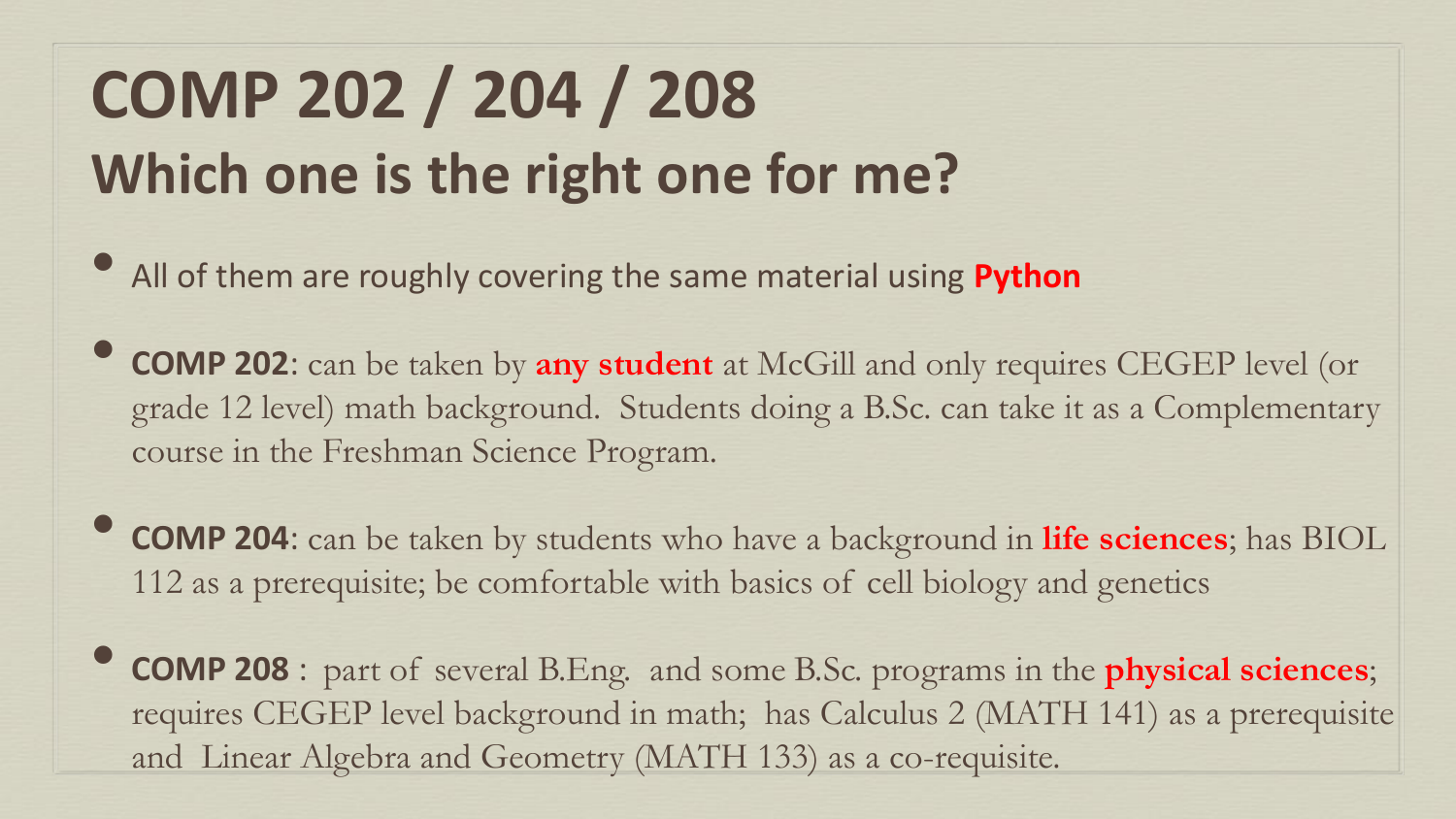## **What courses to choose in U1?**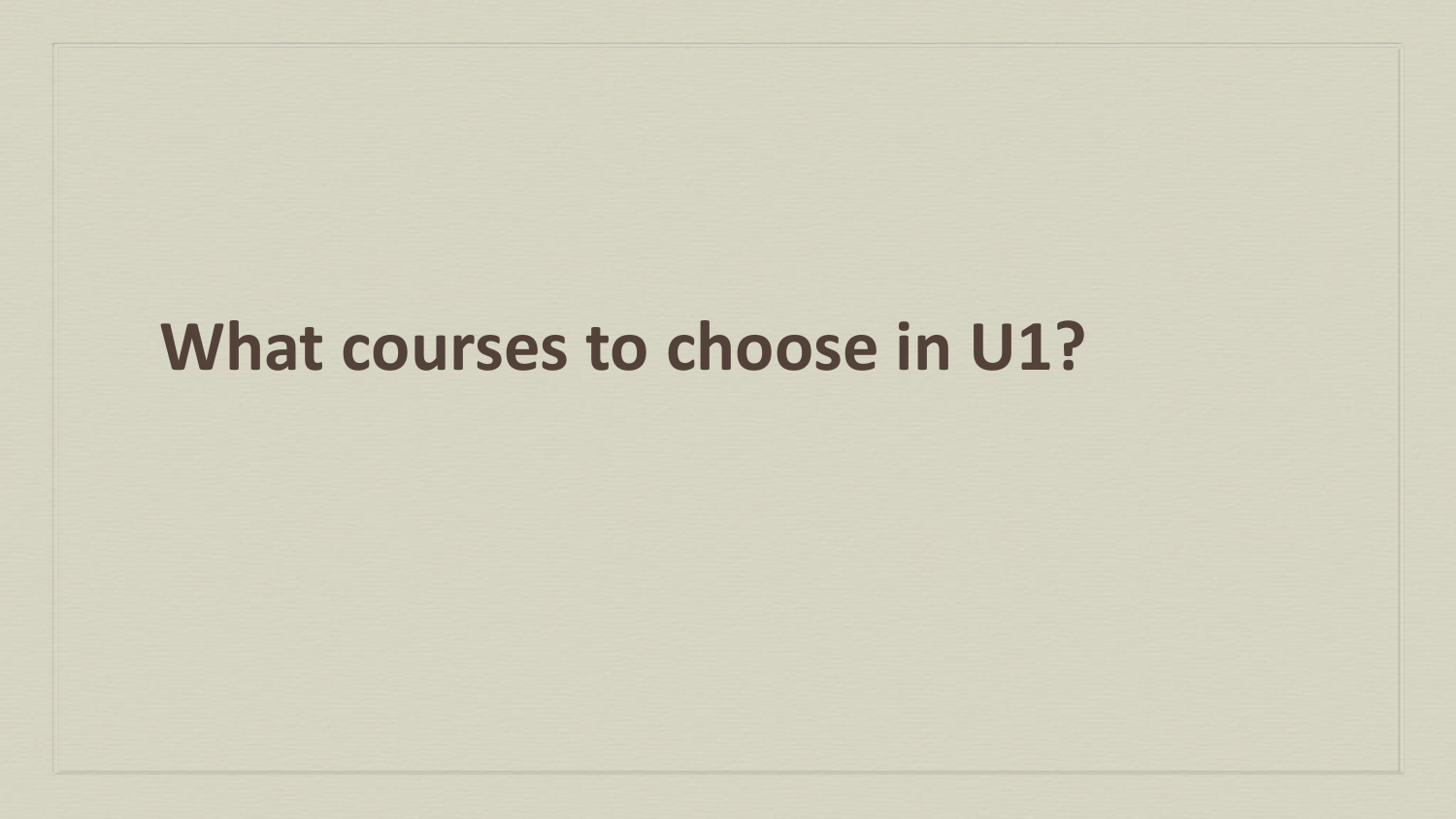## **First, a word about workload**

- **1 credit in a course translates to 3 hours of work per week**  Hence,
	- o a 3-credit course means an average workload of 9 hours per week (including class time)
	- o Taking 5 courses with 3-credits each means a workload of 45 h per week!
	- o Many students take 4 courses (which translates to 36 h per week) to have time for extra-curricular activities.
- Not all courses are of the same **difficulty**; a higher course number does not necessarily mean that the course is more difficult, it requires more background.
- Many CS courses involve programming assignments or projects which can be **time consuming**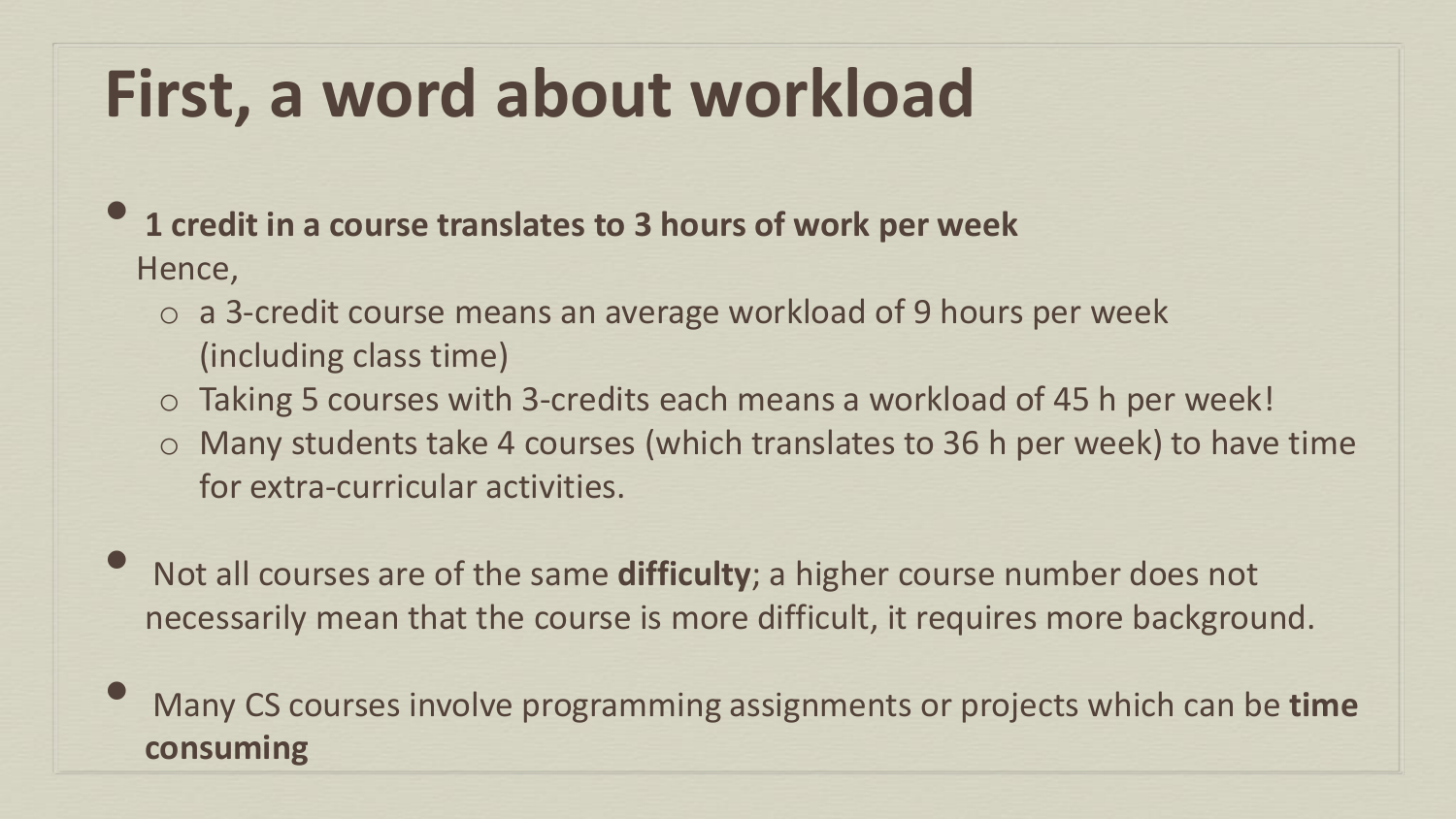## **Second, a word about "vision"**

- If you know what you want to do when you leave McGill, then
	- Look at the 400-level and 500-level courses you would like to take and work backwards to the 200 level courses
	- You will see a path emerge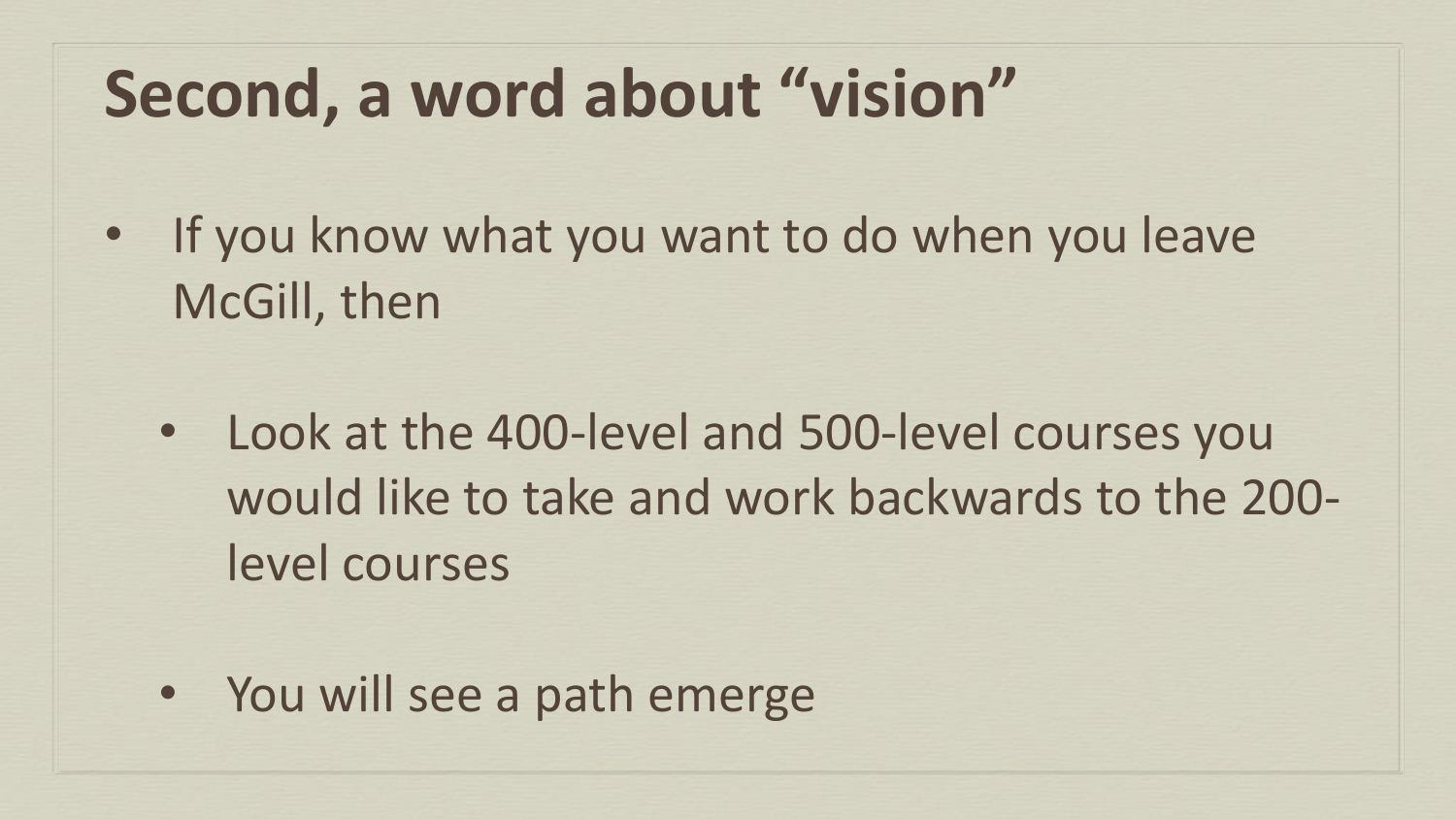## **U1, No Prior Background**

- Take COMP 202 / 204 / 208 in the first term, along with MATH courses (240, 222, 223, 323 are all possible) and electives (COMP 189 and COMP 230)
- **Take MATH 240 early; it is a prerequisite for COMP 251**
- In the second term, you can take COMP 250 and COMP 206, and MATH + electives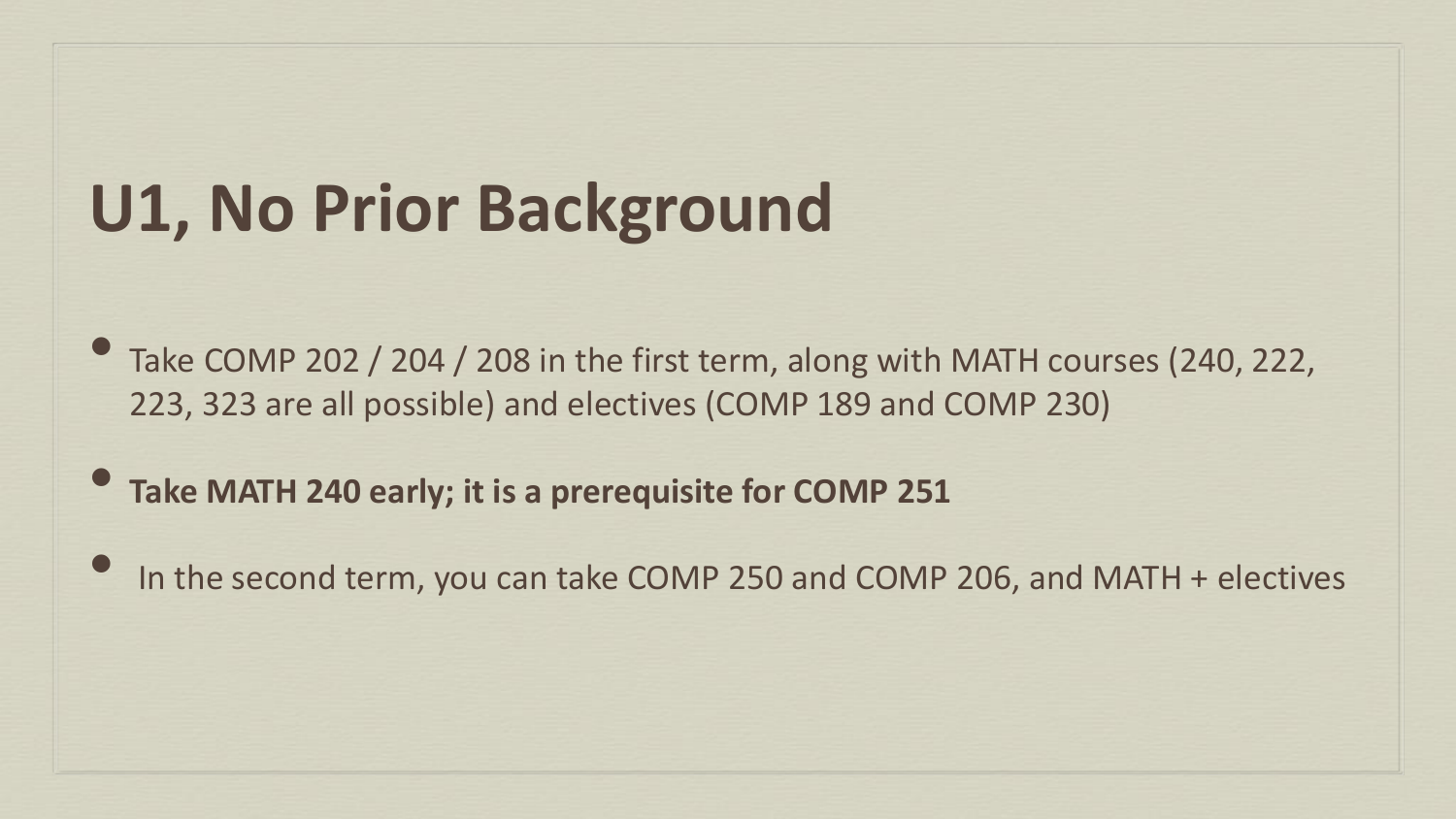## **U1, Prior Programming**

• Start with: COMP 250 and COMP 206 and MATH 240 (highly recommended – prerequisite for COMP 251)

• Following semester: COMP 251 and COMP 273 (along with MATH / electives)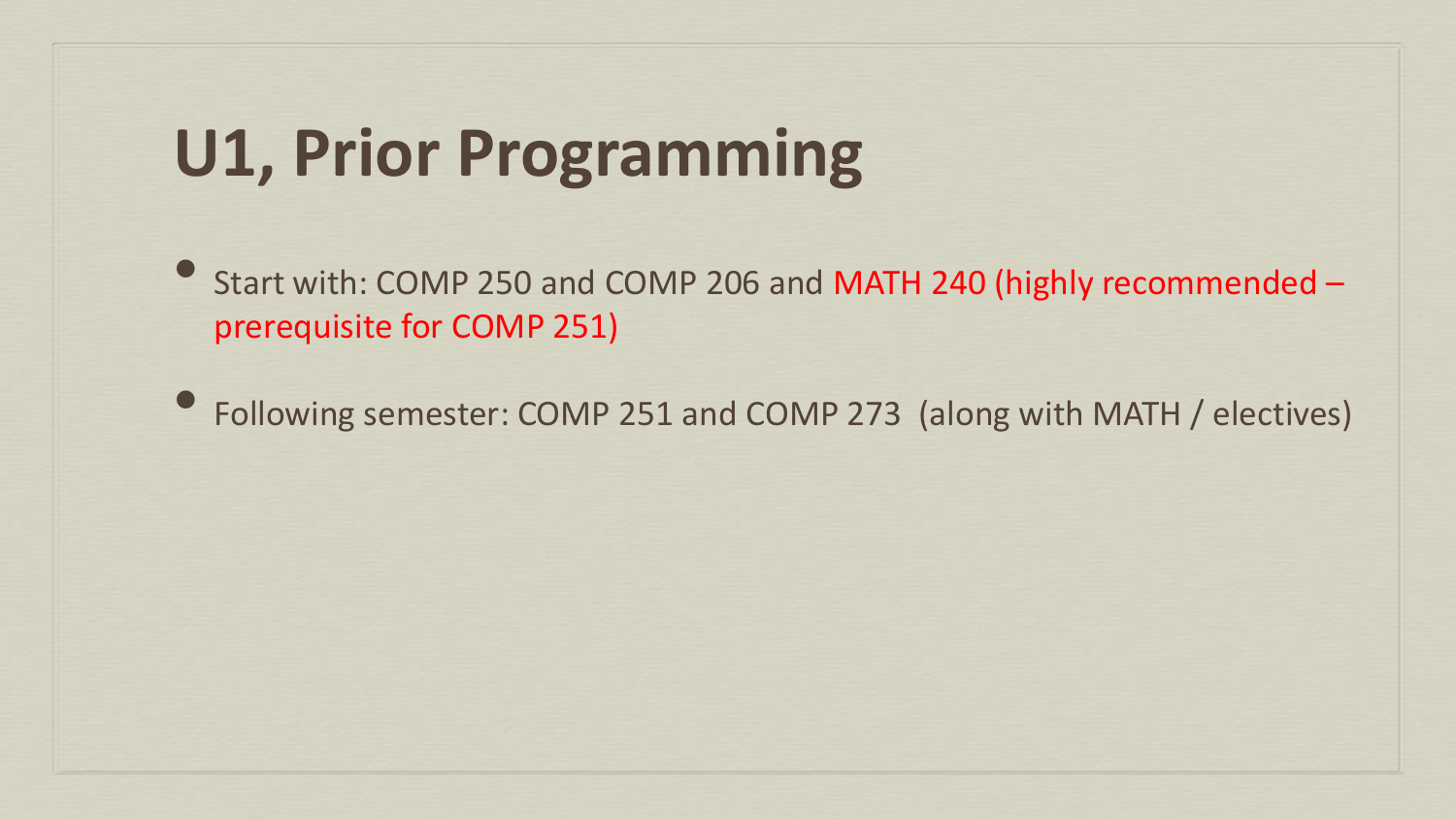## **Honors vs Major vs Liberal Prog.**

• Honors programs have a couple of different required courses, a research project, and more CS credits required

Example: **CS Honors (75 credits)** vs **CS Major (63 credits**) **CS Liberal Program in Science (45 credits)**

- CS Honors: GPA must be always 3.0 or above
	- You can select the program directly on Minerva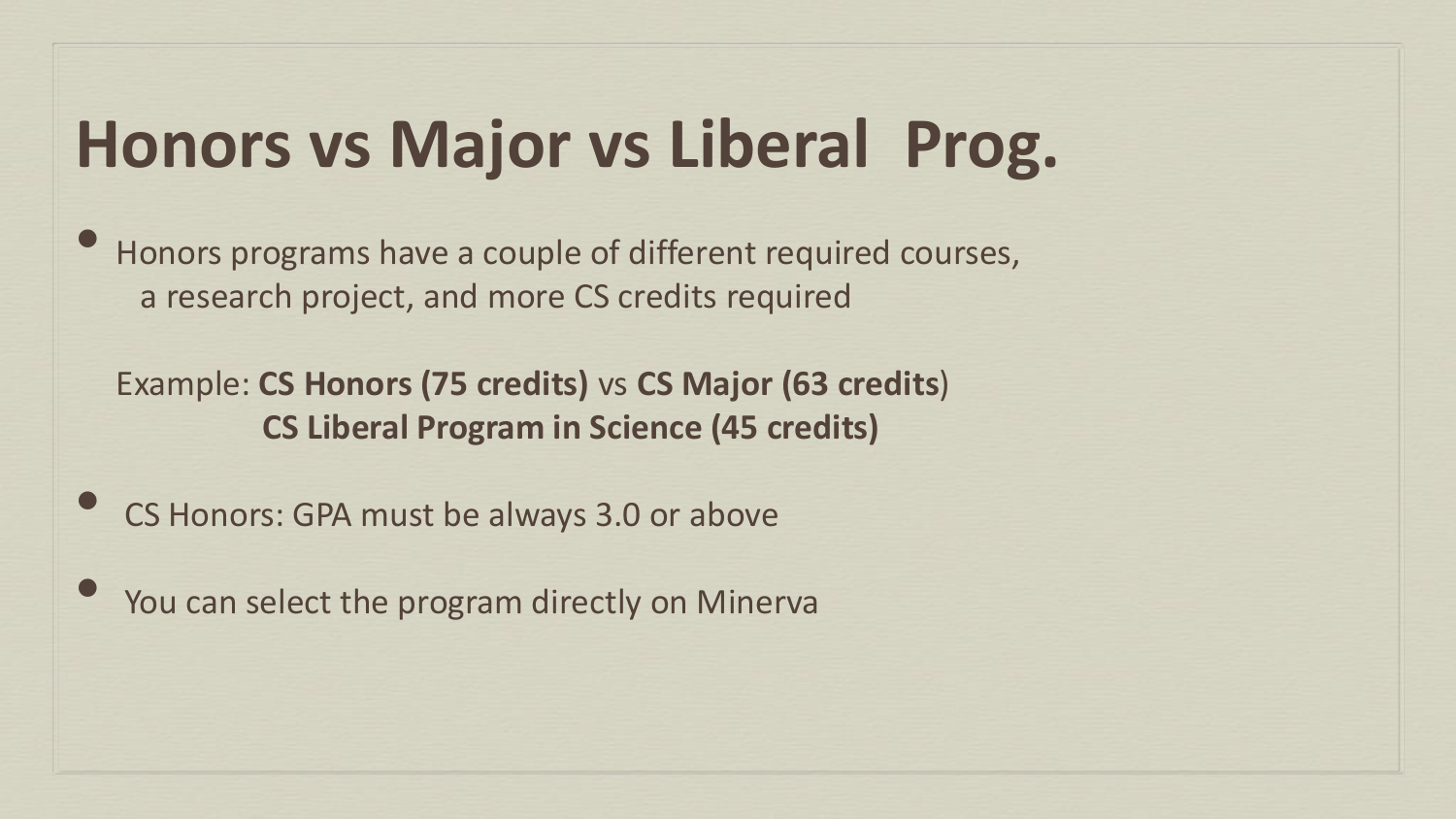### **CS Minor programs (24 credits)**

• You can select your minor online

• You should declare the minor at the beginning of U2 (or earlier).

You should get the CS minor forms by emailing Liette Chin (liette.chin@mcgill.ca) to obtain the relevant Minor Form for your degree (state your student ID number, your current degree and faculty). Get approval for the selection of courses by emailing Liette Chin (via email liette.chin@mcgill.ca), and return the PDF form to Liette Chin (return the PDF form to Liette by email only).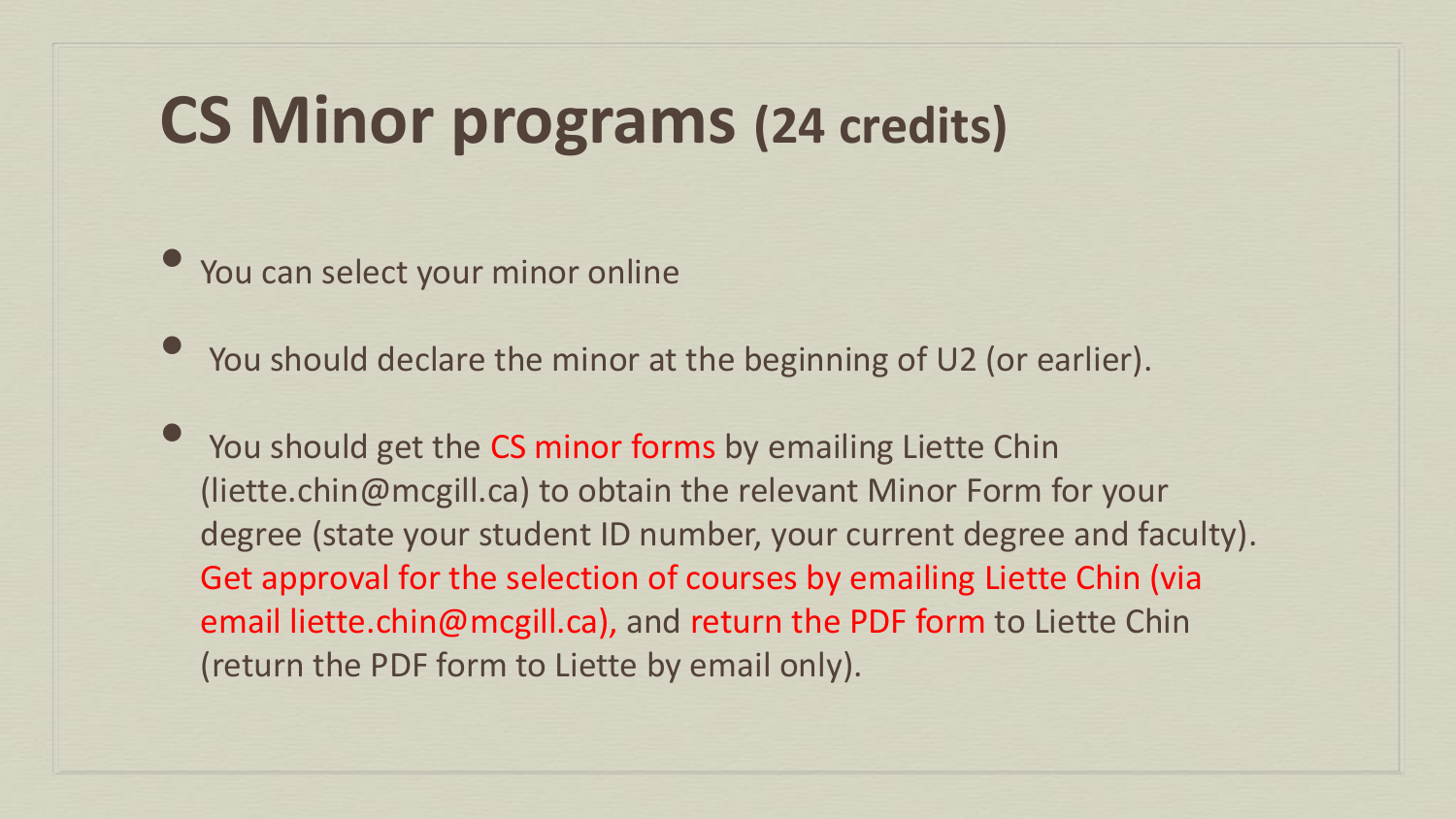# **Major Concentration (Arts)**

- Similar to a CS Major or CS Liberal, same core courses, but only 36 credits
- Major Conc. + Supplementary Minor (18 credits) almost equiv. to CS Major comparable to CS Liberal program
	- o Check with Liette Chin [liette.chin@mcgill.ca](mailto:liette.chin@mcgill.ca) o No double counting of courses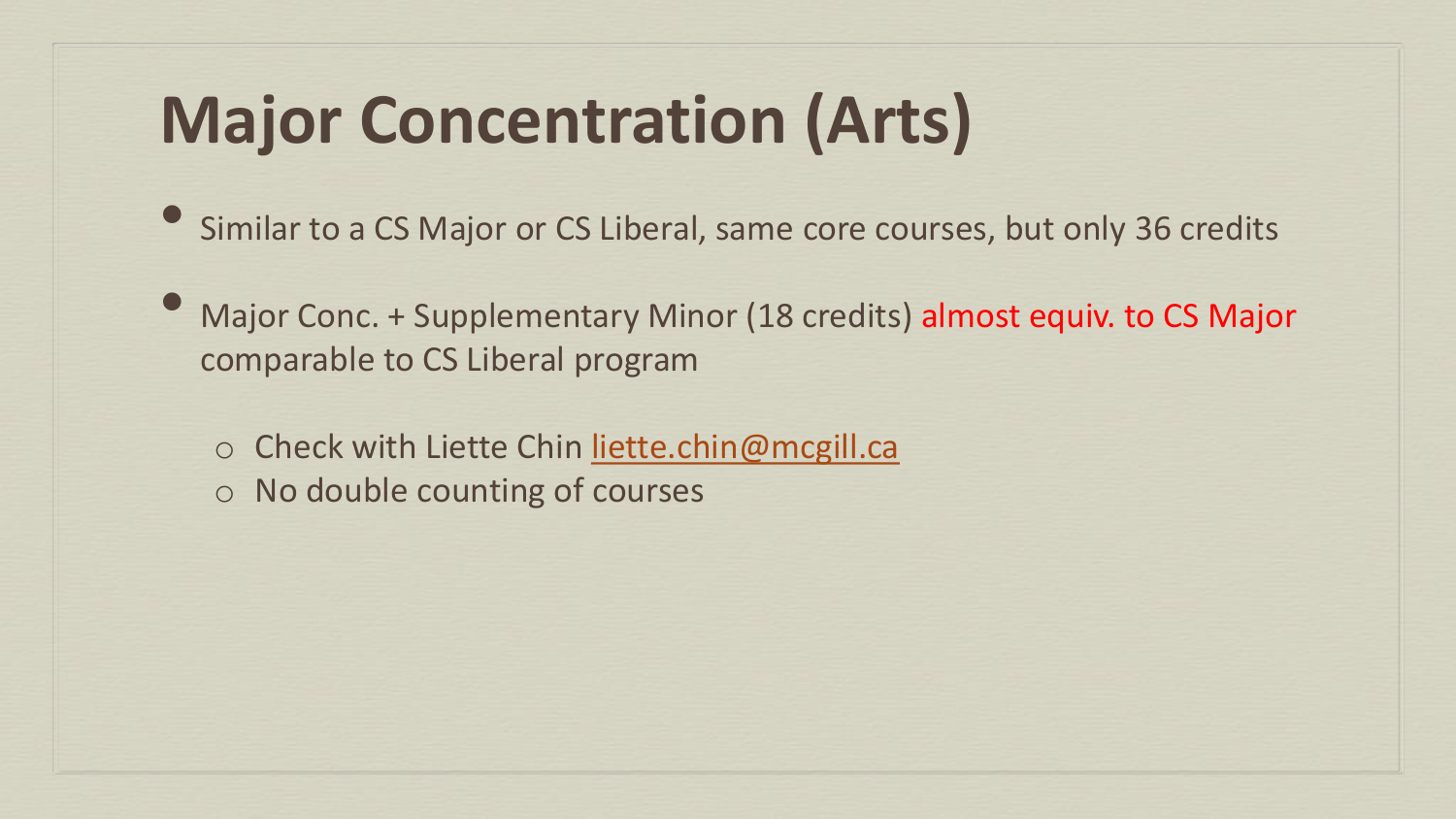## **Internships**

Internships are paid positions related to the field of study (start thinking in November about summer internships) <https://www.mcgill.ca/arts-internships/> (Arts Internships) <https://www.mcgill.ca/science/programs/internships> (Science Internships)

Can be done after U1

- Many students choose to do internships
- Two 0-credit courses are available to recognize 4-months internships
- "**Internship year**" option for 8, 12 or 16-month internships
	- Internship for Science students: Elisa David, [elisa.david@mcgill.ca](mailto:elisa.david@mcgill.ca)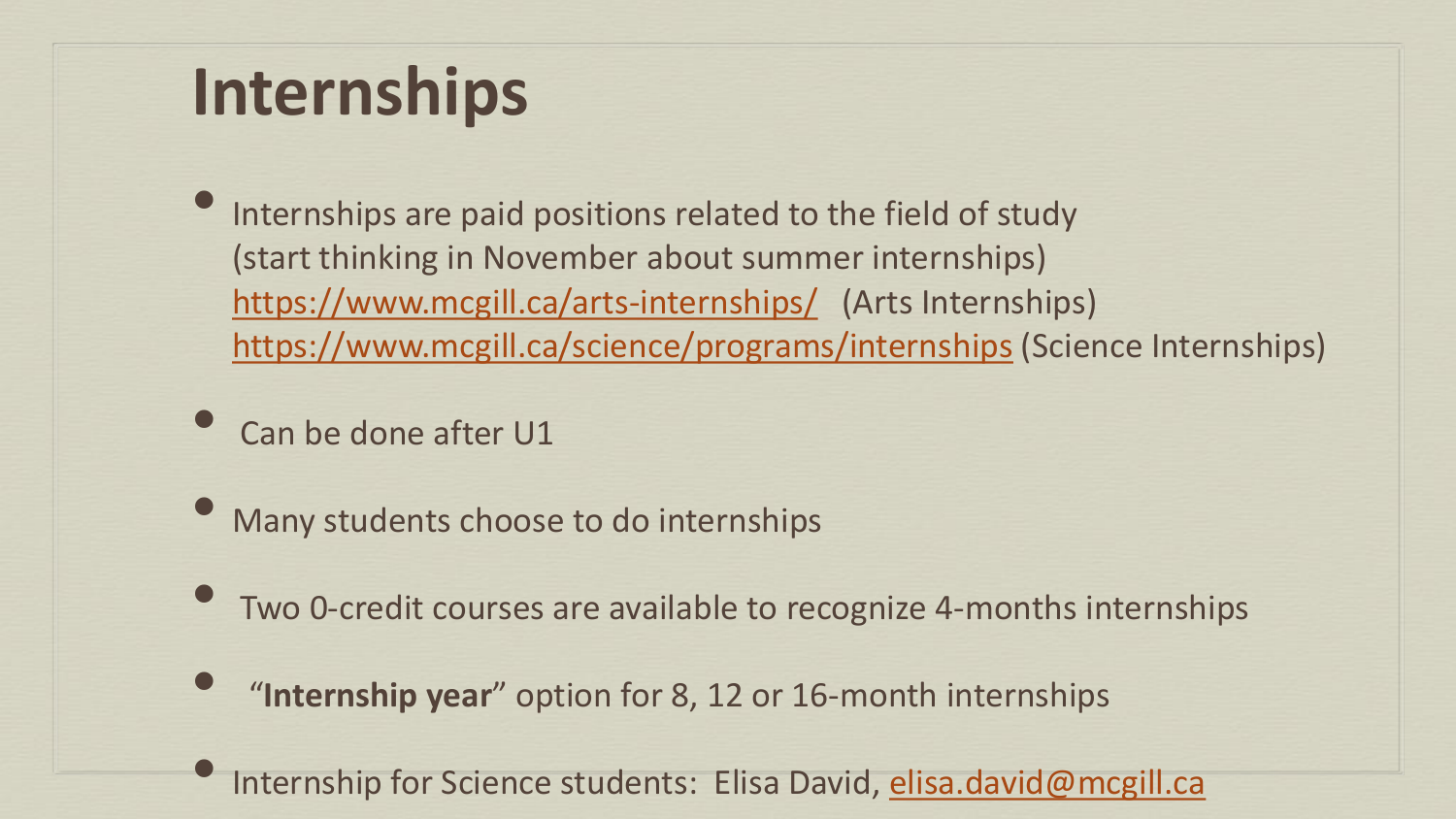## **Career Advice**

• Talk to Darlene Hnatchuk [darlene.hnatchuk@mcgill.ca](mailto:darlene.hnatchuk@mcgill.ca) the Career and Placement Centre (CAPS) for CS & SE jobs

• They organize special events with companies, can give CV and interview advice, etc.

- **Tech fair twice a year** (September and January)
- Watch for events organized by McWics and CSUS
- Go to myfuture.mcgill.ca (job postings, internship postings, etc)

• On-campus jobs available through **work-study** office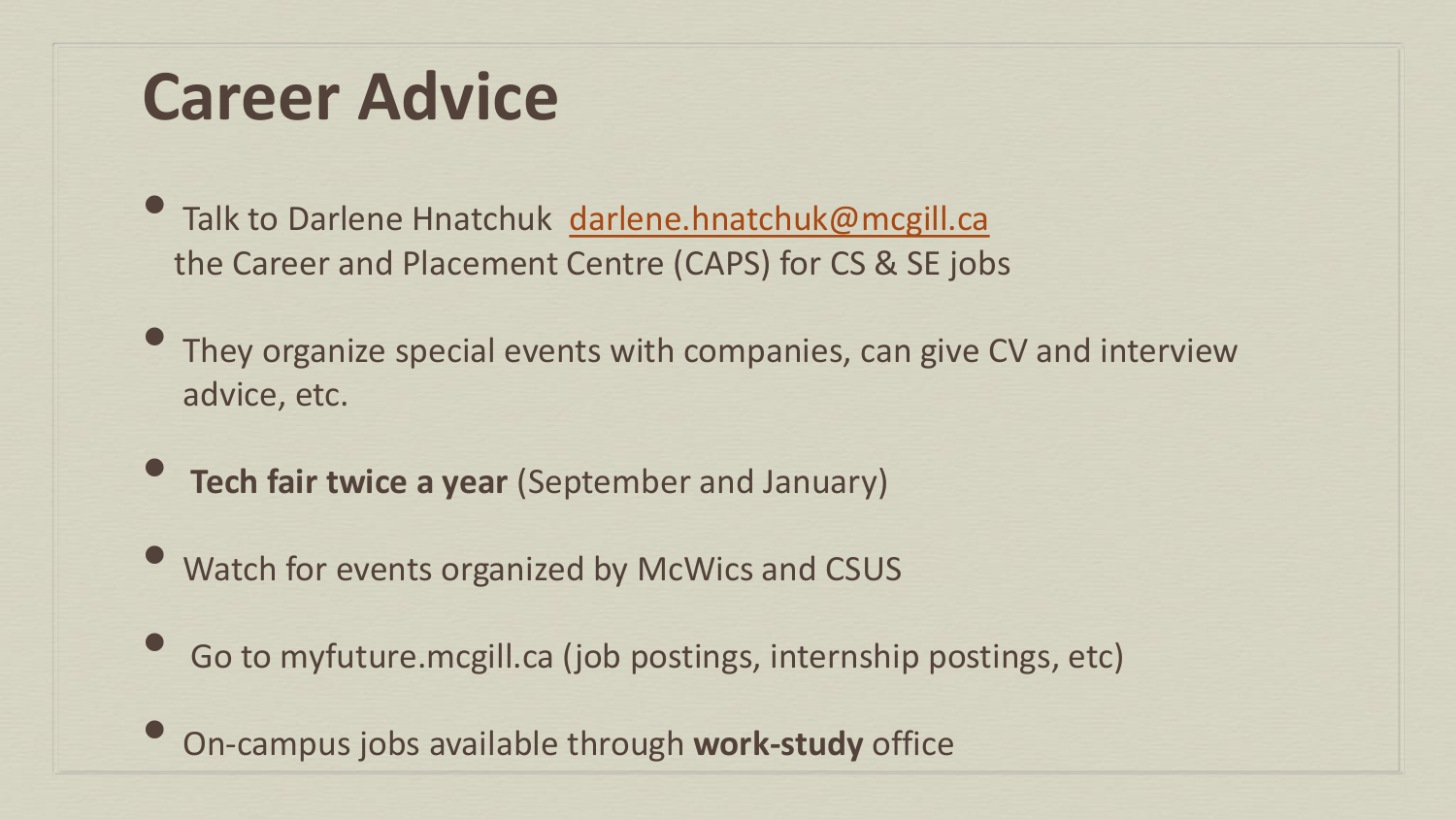## **Research Opportunities**

• **Research courses** in the fall, winter, or summer

- o Under the supervision of a professor, work on a project, and summarize your findings at the end.
- o Receive credits and a mark on your transcript (COMP 396, COMP400)

#### • **Summer research awards**

- $\circ$  Similar to research courses, but \$ instead of credits.
- o NSERC USRA; SURA; Similar programs in other faculties and universities, e.g. ARIA for McGill Arts students.

#### **Part time work for \$ or volunteering**

in the fall, winter, or summer

o You may have your own project, or you may help other lab members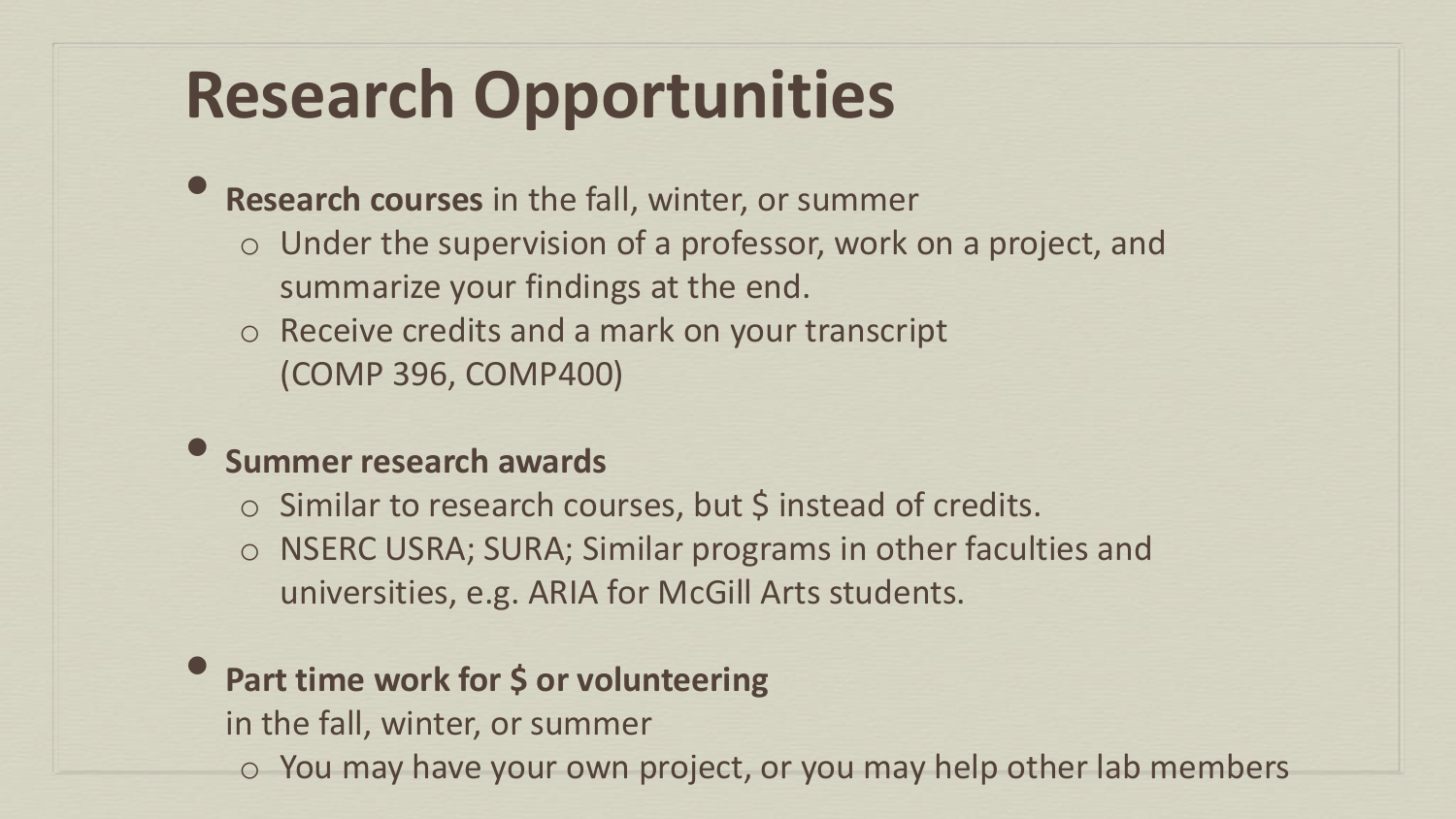# **Taking Care of Yourself**

The **Student Wellness Hub** is your one-stop shop for health and wellness services, health promotion activities, and more.

see <https://mcgill.ca/wellness-hub/>

- Lots of information, including extensive program and support offerings, Self-Help tools, and an off-campus Health and Wellness Resource **Map**
- Many useful workshops: *Time Management Skills*, *Mindfulness Mediation*, or *Keys to Success: Research Skills for Undergraduates, Skills for Effective Study, etc.*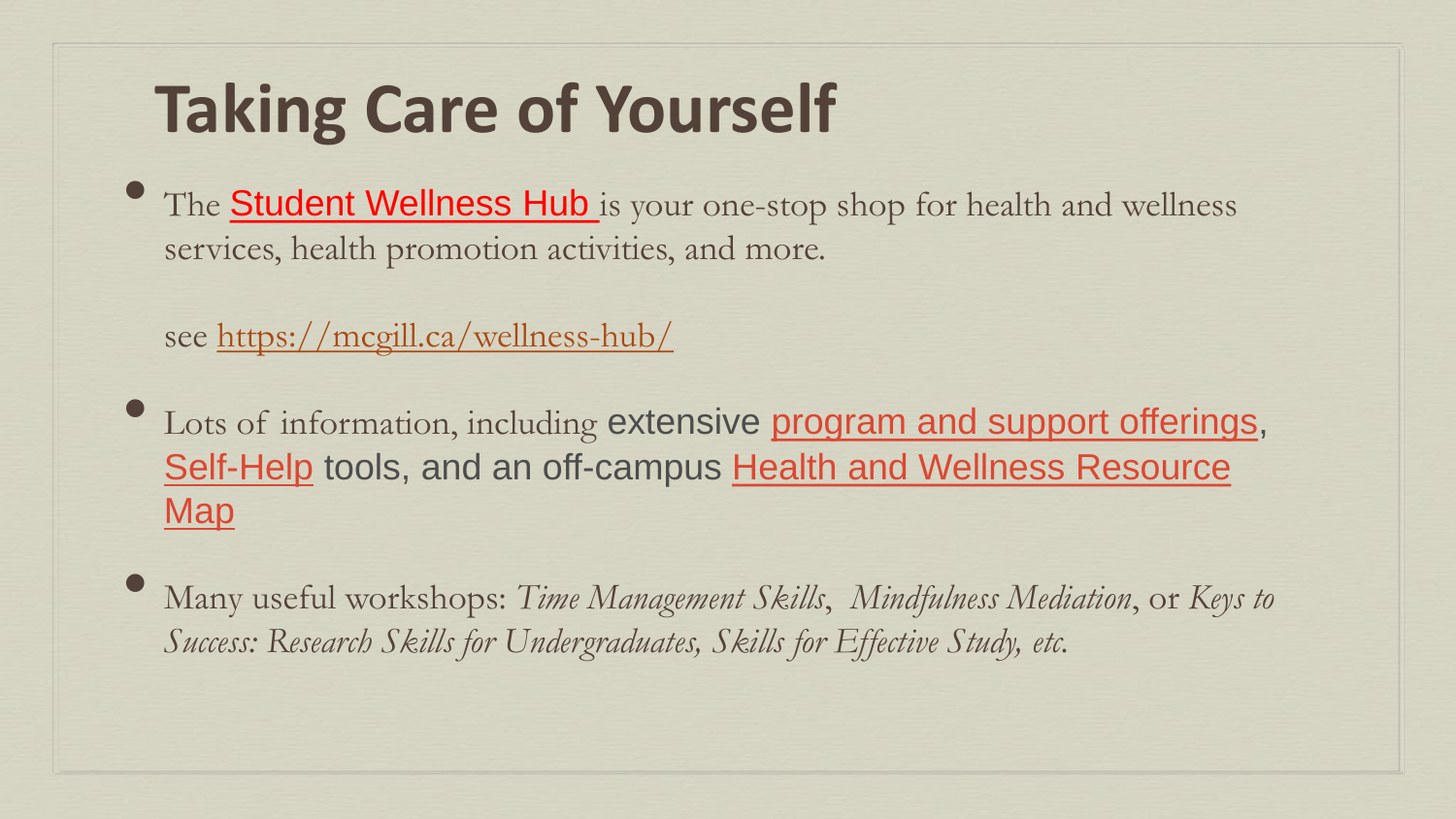# **Still unsure? Questions?**

- Check out: <http://www.cs.mcgill.ca/academic/undergrad/advising>
- General CS Advising regarding courses and degree (degree audits): Liette Chin, [Liette.chin@mcgill.ca](mailto:Liette.chin@mcgill.ca)
- General questions regarding COMP 202 and COMP 250: David Becerra [David.Becerra@mcgill.ca](mailto:David.Becerra@mcgill.ca)
- Chief Academic Advisor: Prof. C. Verbrugge: [clump@cs.mcgill.ca](mailto:clump@cs.mcgill.ca)
- Chair of Undergrad Affairs:
	- Prof. B. Pientka [bpientka@cs.mcgill.ca](mailto:bpientka@cs.mcgill.ca), and
	- Prof. J. Vybihal [joseph.vybihal@mcgill.ca](mailto:joseph.vybihal@mcgill.ca)